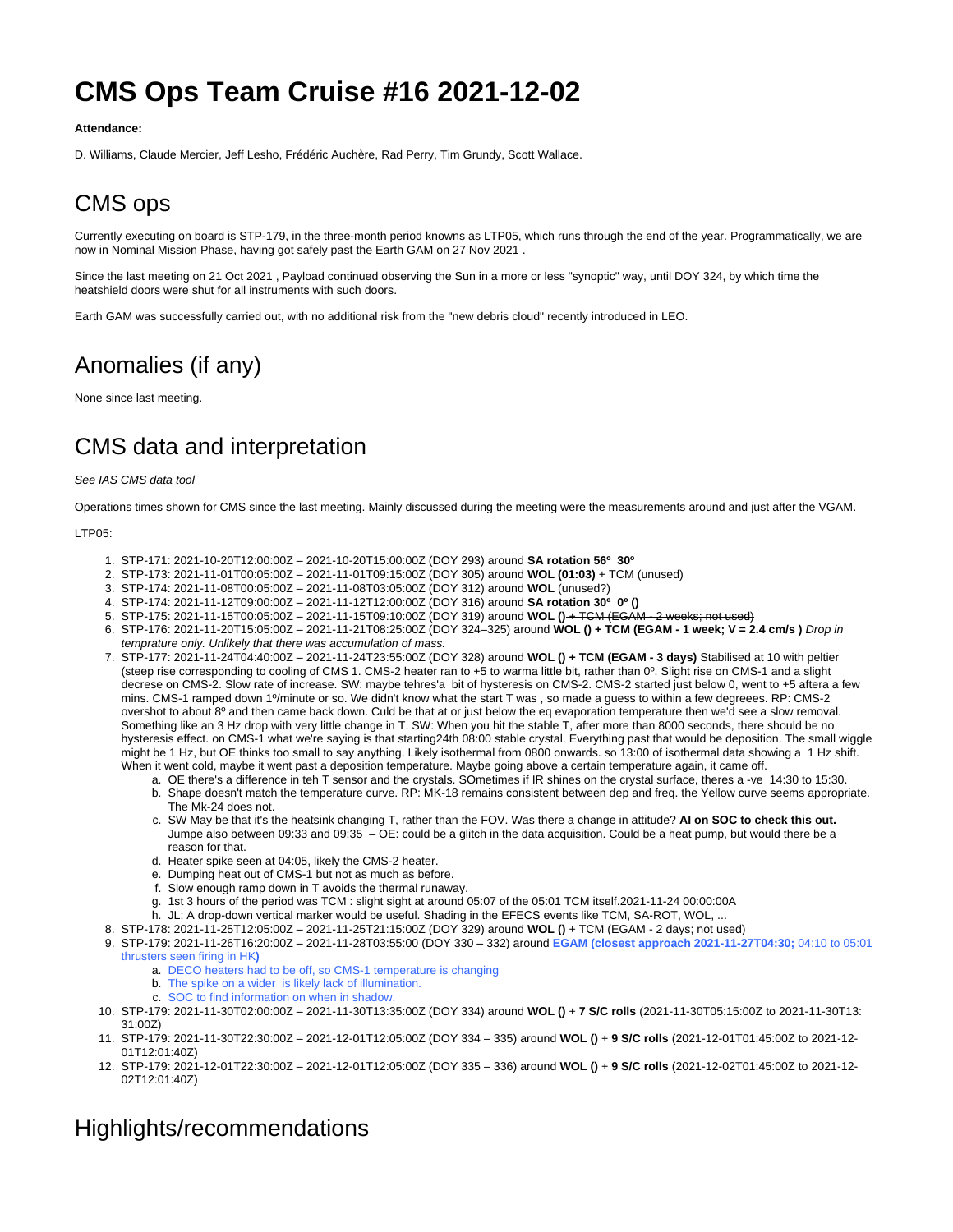• CMS operations to be performed weekly, capturing interesting events where possible.<br>• CMS Operator should switch on CMS 30 minutes earlier than the time at which the ob

• CMS Operator should switch on CMS 30 minutes earlier than the time at which the observations would start, particularly if the observations to catch

(for example) a WOL would need to start at midnight. CMS operations in SOOP Kitchen are timed such that they start 30 minutes after assumed switch-on. • Note that From LTP04 onwards (i.e., starting from STP-154), SOC has not been indicating CMS operations in the EFECS with an RSW\_EXT\_SPICE. They will still be indicated with CMS "observations" in the LTP plan however.

### Future operations:

#### Already planned

Upcoming planned CMS Ops:

LTP05 runs until the end of the year

- 1. 2021-12-02T21:05:00Z around WOL + TCM (EGAM + 1 week; V = 1.55 **m**/**s, less than 4.9 m/s originally expected**)
- a. To be investigated in Jan meeting!
- 2. 2021-12-03T20:30:00Z around SA relubrication
- 3. 2021-12-13T19:30:00Z around TCM (Type -1 so may be significant)
- 4. 2021-12-20T00:05:00Z around WOL

LTP06 will start between now and our next meeting:

- 1. 2021-12-27T23:00:00Z around SA relubrication
- 2. ...

This is the LTP in which we get much warmer and the SA rotations will be much more inclined. To be discussed in next meeting what should be done around higher temperatures.

### AOB

The long-term trend of deposi tion will be updated here each month.



In addition, the CMS sensor temperatures and Solar Array temperatures: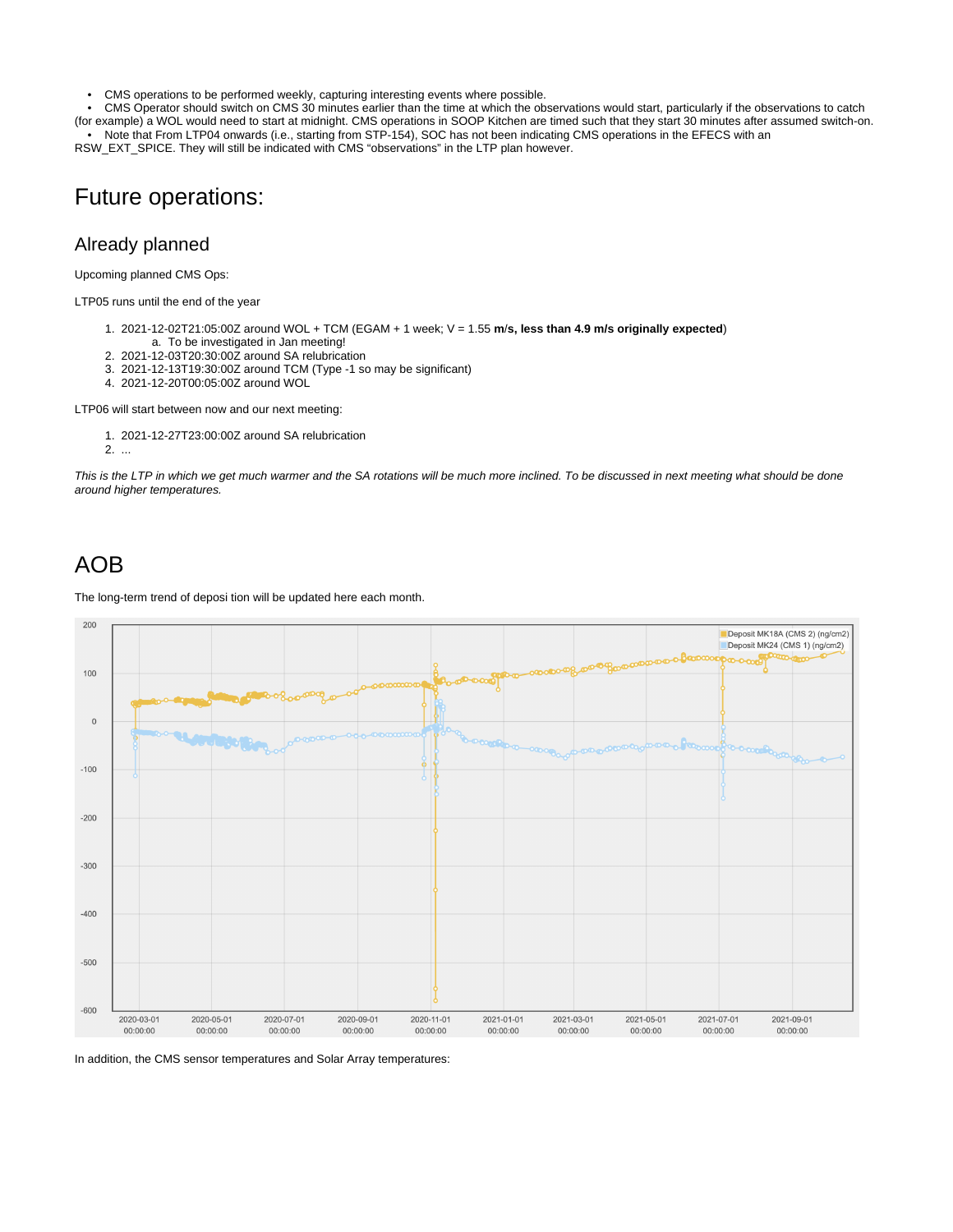

Orcun has also shared the in-flight analysis by Airbus. Will share among CMS Ops team.

## Next meeting

Unless there is an ad-hoc request to have another meeting in 2021, we could meet next in January

27 Jan 2022 . resumes natural schedule.